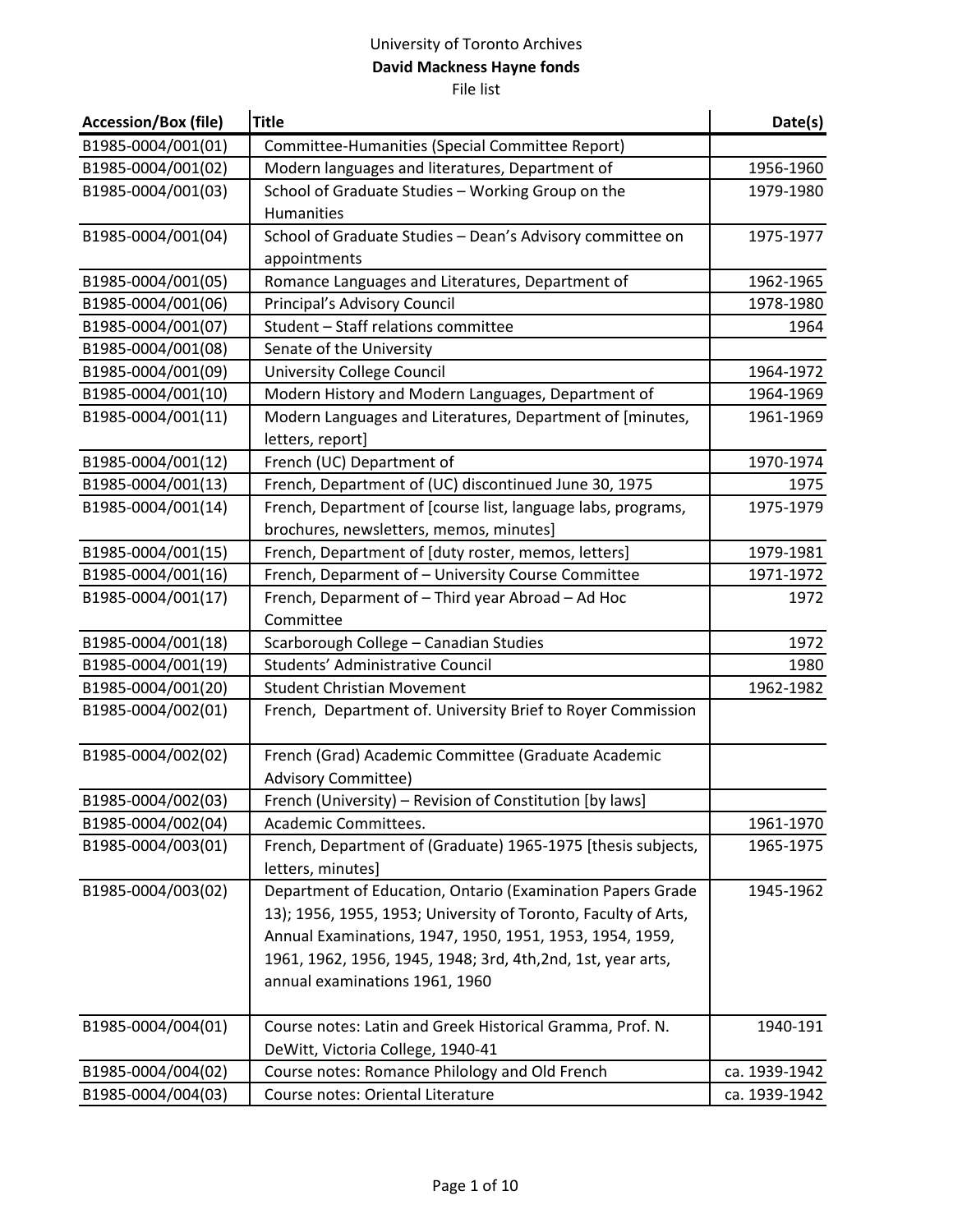| <b>Accession/Box (file)</b> | <b>Title</b>                                                                 | Date(s)       |
|-----------------------------|------------------------------------------------------------------------------|---------------|
| B1985-0004/004(04)          | Course notes: French Literature 16th, 18th, 19th centuries                   | ca. 1939-1942 |
| B1985-0004/004(05)          | Course notes: German Literature                                              | ca. 1939-1942 |
| B1985-0004/004(06)          | Course notes: French, miscellaneous                                          | ca. 1939-1942 |
| B1985-0004/004(07)          | University of Ottawa, MA courses                                             | 1944-1945     |
| B1985-0004/004(08)          | French / C/D/E 1938-41 [courses, exam papers]                                | 1938-1941     |
| B1985-0004/004(09)          | English /D/E 1938-40 [notes, annual exam]                                    | 1938-1940     |
| B1985-0004/004(10)          | Annual examinations 1942, 41 - German 4, 3; German notes                     | 1940-1942     |
|                             | 1940-41                                                                      |               |
| B1985-0004/004(11)          | German / C/D/E/F/ [notes, assignments, booklet] 1938-40                      | 1938-1940     |
| B1985-0004/004(12)          | Debating 1946-7; notes, reading lists 1946-59                                | 1946-1959     |
| B1985-0004/004(13)          | Business and Industrial Organization 1945-46 [notes]                         | 1945-1946     |
| B1985-0004/004(14)          | Greek and Latin Literature: Drama [notes, syllabi] "Tragedy"                 |               |
| B1985-0004/005(01)          | French, Department of [newsletters, letters, duty roster,<br>minutes, memos] | 1981-1985     |
| B1985-0004/005(02)          | French, Department of (Graduate) [PhD examinations,                          | 1976-1983     |
|                             | research interests, course offerings, minutes, memos]                        |               |
| B1985-0004/005(03)          | French, Search committee, chairperson                                        | 1983-1984     |
| B1985-0004/005(04)          | Committee on University Archives                                             | 1969-1974     |
| B1985-0004/005(05)          | Arts & Science - Faculty [letters, memos, reports]                           | 1980-1984     |
| B1985-0004/005(06)          | Arts & Science, Dean of                                                      | 1978-1985     |
| B1985-0004/005(07)          | Canadian Literature - Minor Programme [Ad Hoc committee,                     | 1974-1977     |
|                             | courses, minutes]                                                            |               |
| B1985-0004/005(08)          | <b>Canadian Studies Committee</b>                                            | 1976          |
| B1985-0004/005(09)          | Comparative Lit, UofT [letters, report to advisory committee;                | 1973          |
|                             | programs in comparative lit 1969-79]                                         |               |
| B1985-0004/005(10)          | Continuing Studies, School of                                                | 1977          |
| B1985-0004/005(11)          | Convocations                                                                 | 1970-1980     |
| B1985-0004/005(12)          | Copyright                                                                    | 1983          |
| B1985-0004/005(13)          | Dean of Men                                                                  | 1961-1965     |
| B1985-0004/005(14)          | Dean of Women                                                                | 1963-1982     |
| B1985-0004/005(15)          | Drama, Graduate Centre for Studying of                                       | 1981-1984     |
| B1985-0004/005(16)          | Educational Development [brochures, newsletter, university                   | 1979-1981     |
|                             | education news]                                                              |               |
| B1985-0004/005(17)          | Erindale College [appointment in French, search committee]                   |               |
| B1985-0004/005(18)          | Essay workshop                                                               | 1979          |
| B1985-0004/005(19)          | <b>Examination Timetable</b>                                                 | 1984          |
| B1985-0004/005(20)          | Faculty Association, UofT                                                    | 1971, 1984-   |
|                             |                                                                              | 1985          |
| B1985-0004/006(01)          | <b>UC Drama Program</b>                                                      | 1976-1979     |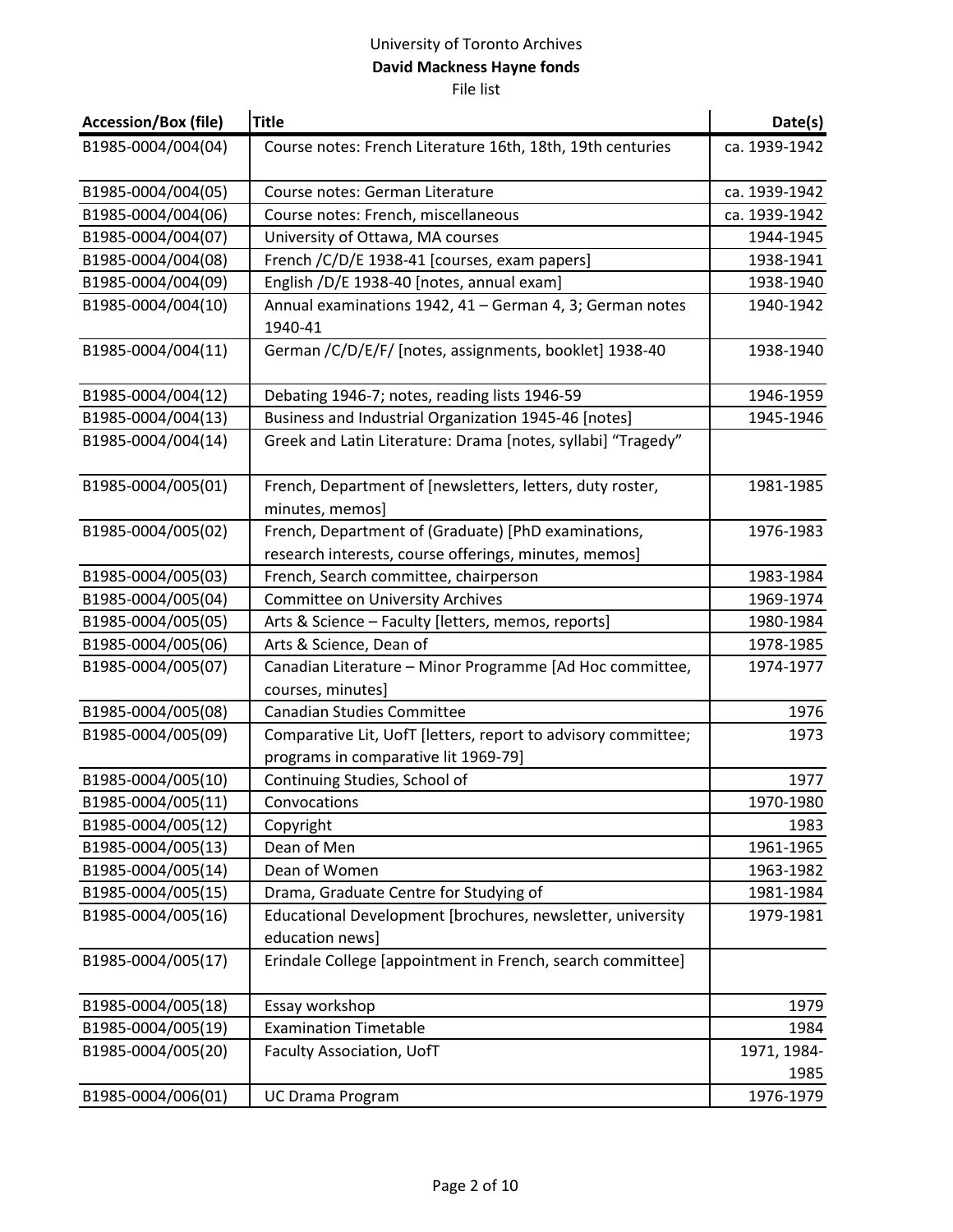| <b>Accession/Box (file)</b> | <b>Title</b>                                                   | Date(s)        |
|-----------------------------|----------------------------------------------------------------|----------------|
| B1985-0004/006(02)          | University College: Programme Committee Review [review         | 1978-1979,     |
|                             | committee of the Canadian studies programme at UC]             | 1982           |
|                             |                                                                |                |
| B1985-0004/006(03)          | University College: Scholarship Committee                      | 1977-1980      |
| B1985-0004/006(04)          | University College Symposia                                    | 1981-1983      |
| B1985-0004/006(05)          | University of Toronto Press                                    | 1977, 1982     |
| B1985-0004/006(06)          | University of Toronto Press - Advisory Committee               | 1966-1970      |
| B1985-0004/007(01)          | University of Toronto Quarterly (assistant director) [letters, | 1957-1969      |
|                             | memos, lists of publications]                                  |                |
| B1985-0004/007(02)          | Up-Date Campaign, UofT                                         | 1977-1978      |
| B1985-0004/007(03)          | Victoria College [programmes, letters, cross appointments,     | 1976-1977,     |
|                             | courses]                                                       | 1983-1984      |
| B1985-0004/007(04)          | West Indian Students' Association                              | 1961           |
| B1985-0004/007(05)          | Woodsworth College                                             | 1977           |
| B1985-0004/008(01)          | <b>Alliance Canadienne</b>                                     | 1962-1965      |
| B1985-0004/008(02)          | <b>Alliance Francaise</b>                                      | 1964-1984      |
| B1985-0004/008(03)          | <b>American Council of learned Societies</b>                   |                |
| B1985-0004/008(04)          | Appraisals Committee - Ontario Council on Graduate Studies     | 1982-1983      |
|                             |                                                                |                |
| B1985-0004/008(05)          | <b>Archives of Ontario</b>                                     | 1979-1980      |
| B1985-0004/008(06)          | Archives Publiques du Canada                                   | 1975           |
| B1985-0004/008(07)          | Association des Univesités Partiellement ou Entièrement de     | 1972-1973      |
|                             | Langues Francaise                                              |                |
| B1985-0004/008(08)          | ACUTF/APFUC [association of Canadian university teachers of    | 1958, 1965-71, |
|                             | French]                                                        | 1984           |
| B1985-0004/008(09)          | <b>Association for Canadia Studies</b>                         | 1976-1984      |
| B1985-0004/008(10)          | Association for Canadian and Quebec literatures                | 1974-1984      |
| B1985-0004/008(11)          | Association for Canadian Theatre History                       | 1980           |
| B1985-0004/008(12)          | Association of Canadian Universities and College               | 1974-1976      |
| B1985-0004/008(13)          | Association internale des études francaises                    | 1961-1983      |
| B1985-0004/008(14)          | Bibliographical Services for Canada, Committee on              | 1975-1981      |
| B1985-0004/008(15)          | CACI Canadian Academic Centre in Italy                         | 1979           |
| B1985-0004/008(16)          | <b>Canadian Civil Liberties Association</b>                    | 1973-1978      |
| B1985-0004/008(17)          | Canadian Federation for the Humanities                         |                |
| B1985-0004/008(18)          | Canadian Review of Comparative Literature (Revue               | 1974-1984      |
|                             | Canadienne de Littérature Comparée)                            |                |
| B1985-0004/008(19)          | Canadian comparative literature association (CCLA/ACLC)        | 1969-1985      |
|                             |                                                                |                |
| B1985-0004/008(20)          | Canadian Drama                                                 | 1977           |
| B1985-0004/008(21)          | Canadian Studies, commission on                                | 1972           |
| B1985-0004/009(01)          | <b>Canadian Historical Association</b>                         | 1981           |
| B1985-0004/009(02)          | Canadian Studies at UofT                                       | 1975-1977      |
| B1985-0004/009(03)          | Canadian Studies in Germany                                    | 1981, 1983     |
| B1985-0004/009(04)          | Cercle Francais                                                | 1966-1968      |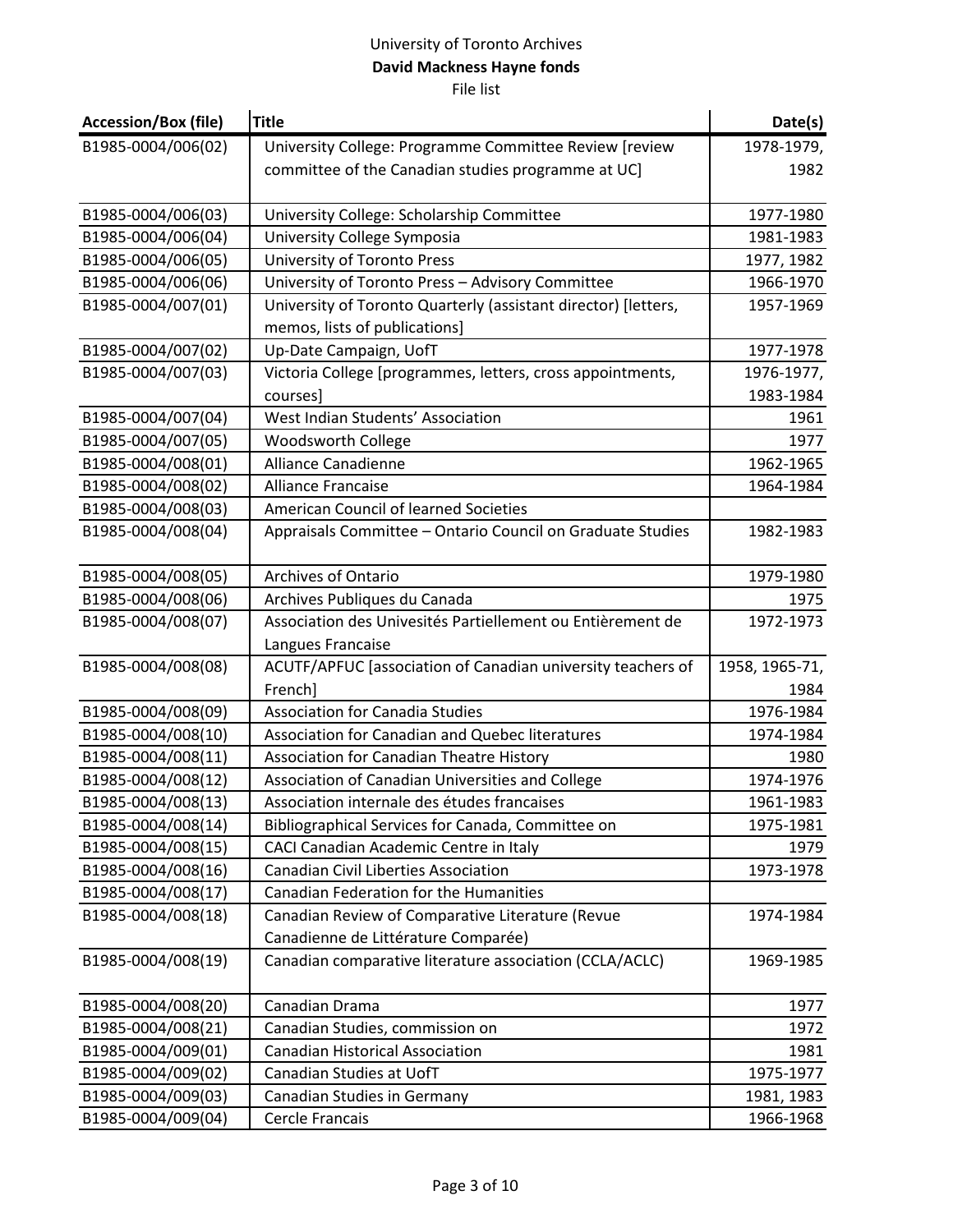| <b>Accession/Box (file)</b> | Title                                                                   | Date(s)     |
|-----------------------------|-------------------------------------------------------------------------|-------------|
| B1985-0004/009(05)          | Colloques: Loches, Cerisy, etc. [centre culturel international de       | 1968        |
|                             | cerisy-la-sale]                                                         |             |
| B1985-0004/009(06)          | Cultural Exchanges (Rathé)                                              | 1966-1967   |
| B1985-0004/009(07)          | <b>Faculty Club</b>                                                     | 1978        |
| B1985-0004/009(08)          | F.R.O.S. [Friendly Relations with Overseas Students]                    | 1961, 1964  |
| B1985-0004/009(09)          | F.I.L.L.M. [Fédération internationale des langues et littératures       | 1963-1981   |
|                             | modernes/International Federation for Modern Languages and              |             |
|                             | Literatures]                                                            |             |
| B1985-0004/009(10)          | <b>Hart House</b>                                                       | 1981-1984   |
| B1985-0004/009(11)          | International Comparative Literature Association                        | 1960-1985   |
|                             | (I.C.L.A./A.I.L.C.)                                                     |             |
| B1985-0004/009(12)          | <b>International Student Centre</b>                                     | 1971-1975   |
| B1985-0004/009(13)          | <b>International Studies Progamme</b>                                   | 1975        |
| B1985-0004/009(14)          | Linguistic Society (UofT)                                               | 1955-1956   |
| B1985-0004/009(15)          | Maison Francaise À Toronto                                              | 1968-1970   |
| B1985-0004/009(16)          | National Library                                                        |             |
| B1985-0004/009(17)          | <b>Ontario Council on Graduate Studies (OCGS)</b>                       |             |
| B1985-0004/009(18)          | O.I.S.E. (The Ontario Institute For Studies in Education)               | 1968-1970   |
| B1985-0004/009(19)          | O.M.L.T.A. (Ontario Modern Language Teachers' Association)              | 1974-1975   |
|                             |                                                                         |             |
| B1985-0004/009(20)          | M.L.A. - French VIII (Modern Language Association of America)           | 1957-1967   |
| B1985-0004/009(21)          | Montréal - Grand Prix littéraire de la Ville de M.                      | 1975-1976   |
| B1985-0004/009(22)          | Multicultural History (The Multicultural History Society of<br>Ontario) | 1981        |
| B1985-0004/009(23)          | Québec: Ministère de l'éducation                                        | 1981-1982   |
| B1985-0004/009(24)          | S.S.H.R.C.C./C.R.C.H.C. (Social Sciences and Humanities                 | 1983        |
|                             | <b>Research Council of Canada)</b>                                      |             |
| B1985-0004/009(25)          | Acadia University                                                       | 1978-1979   |
| B1985-0004/009(26)          | University of Alberta                                                   | 1970, 1976, |
|                             |                                                                         | 1978-1979   |
| B1985-0004/009(27)          | University of British Columbia                                          | 1970-1983   |
| B1985-0004/009(28)          | Calgary, University of                                                  | 1977        |
| B1985-0004/009(29)          | Appraisal File - Carleton University MA Programme                       | 1983-1986   |
| B1985-0004/009(30)          | <b>Carleton University</b>                                              | 1974        |
| B1985-0004/009(31)          | <b>Dalhousie University</b>                                             | 1979-1983   |
| B1985-0004/009(32)          | University of Guelph                                                    | 1968-1976   |
| B1985-0004/009(33)          | Laurentian University                                                   |             |
| B1985-0004/009(34)          | Laval Bourse (Letter from comité des courses université laval)          | 1965        |
|                             |                                                                         |             |
| B1985-0004/009(35)          | Université Laval                                                        | 1973-1977   |
| B1985-0004/009(36)          | Liège, Université de                                                    |             |
| B1985-0004/009(37)          | Université McGill                                                       | 1973-1985   |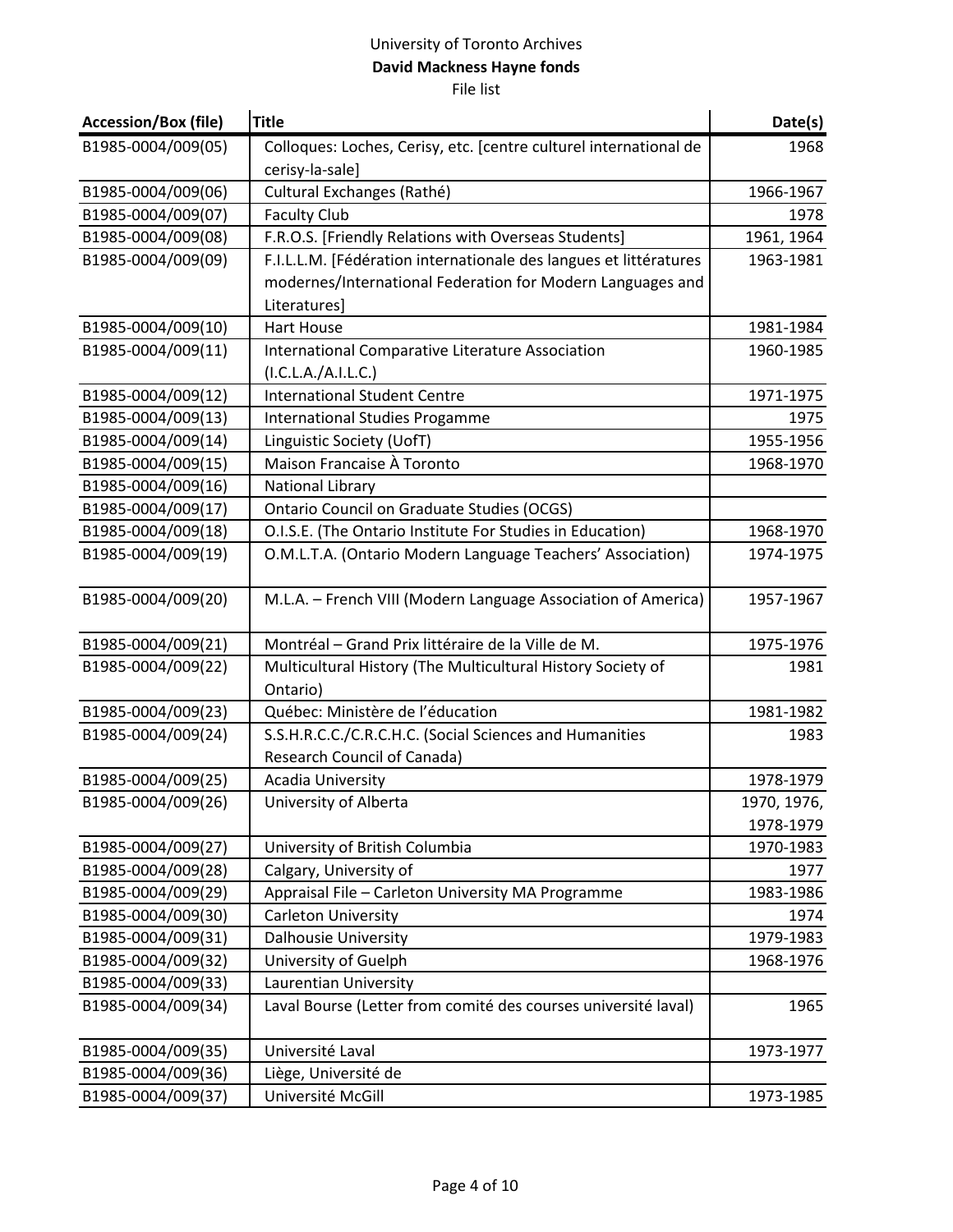| <b>Accession/Box (file)</b> | <b>Title</b>                                                                              | Date(s)    |
|-----------------------------|-------------------------------------------------------------------------------------------|------------|
| B1985-0004/009(38)          | Rapport soumis au Cyclical Review Committee par le                                        | 1983-1984  |
|                             | Department de Langue et Litterature Francaises, University                                |            |
|                             | McGill [Report submitted to the Cyclical Review Committee by                              |            |
|                             | the Department of French Language and Literature]                                         |            |
| B1985-0004/010(01)          | <b>McMaster University</b>                                                                | 1978       |
| B1985-0004/010(02)          | Université de Moncton                                                                     | 1972-1973  |
| B1985-0004/010(03)          | Unviersité de Montréal                                                                    | 1967       |
| B1985-0004/010(04)          | Murdoch University, Perth, Western Australia                                              | 1977       |
| B1985-0004/010(05)          | University of Newcastle N.S.W., Australia                                                 | 1977       |
| B1985-0004/010(06)          | University of New England, Armidale, N.S.W. Australia                                     | 1977       |
| B1985-0004/010(07)          | Université d'Ottawa                                                                       | 1968-1979  |
| B1985-0004/010(08)          | Queen's University                                                                        | 1975-1981  |
| B1985-0004/010(09)          | Université de Sherbrooke                                                                  | 1971-1980  |
| B1985-0004/010(10)          | Univsersity of Sudbury                                                                    | 1977       |
| B1985-0004/010(11)          | University of Sydney N.S.W., Australia                                                    | 1977       |
| B1985-0004/010(12)          | <b>Trent University</b>                                                                   | 1965-1971  |
| B1985-0004/010(13)          | <b>Trent-Journal of Canadian Studies</b>                                                  | 1964-1973, |
|                             |                                                                                           | 1982       |
| B1985-0004/010(14)          | Vermont, University of                                                                    | 1979-1981  |
| B1985-0004/010(15)          | University of Western Australia, Perth, Western Australia                                 | 1977       |
| B1985-0004/011(01)          | Western Ontario, University of (appraisal)                                                | 1971-1983  |
| B1985-0004/011(02)          | <b>York University</b>                                                                    | 1963, 1975 |
| B1985-0004/011(03)          | <b>World University Service</b>                                                           | 1976       |
| B1985-0004/011(04)          | Arts & Science - Committee on General Course                                              | 1963-1965  |
| B1985-0004/011(05)          | Canadian Theatre History Research Programme (Association<br>for Canadian Theatre History) | 1975-1977  |
| B1985-0004/011(06)          | Dictionary of Candian Biography                                                           | 1964-1969  |
| B1985-0004/011(07)          | Faculty Club (Back Years)                                                                 | 1961-1970  |
| B1985-0004/011(08)          | C.O.S.S.A.                                                                                | 1971-1972  |
| B1985-0004/011(09)          | Curriculum Institute (Joint committee of the toronto board of                             | 1961       |
|                             | education and the university of toronto)                                                  |            |
| B1985-0004/011(10)          | Dep't of Education Ontario (appointed as examiner;                                        | 1949-1965  |
|                             | department of education, ontario annual examinations grade<br>13)                         |            |
| B1985-0004/011(11)          | Dep't of Education - Committee on French instruction                                      | 1963-1966  |
| B1985-0004/011(12)          | French School Inc.                                                                        | 1962-1967  |
| B1985-0004/011(13)          | French Dep't of (University) - Restructuring Committee                                    | 1974       |
| B1985-0004/011(14)          | Academic Advisory Committee (Grad. Dep't of French)                                       | 1970-1975  |
| B1985-0004/011(15)          | French, Dep't of - Enrollment Procedures                                                  | 1975       |
| B1985-0004/011(16)          | French, Dep't of - Language Program Committee                                             | 1975-1976  |
| B1985-0004/012(01)          | French, Dep't of - Discipline Representative U.C.                                         | 1975-1976  |
| B1985-0004/012(02)          | French, Dep't of - Senior Committee 1976-77, 77-78                                        | 1976-1978  |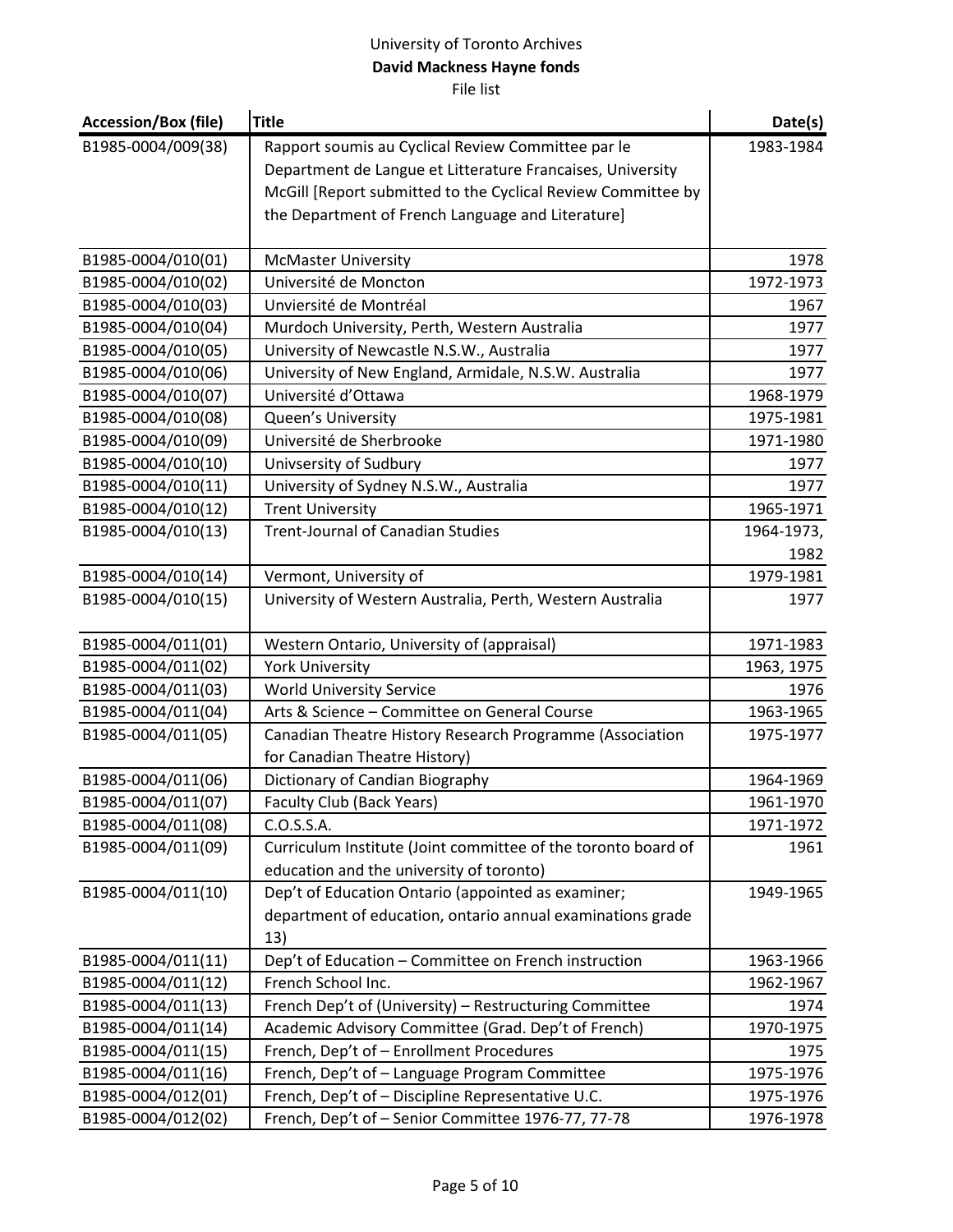| <b>Accession/Box (file)</b> | <b>Title</b>                                                  | Date(s)    |
|-----------------------------|---------------------------------------------------------------|------------|
| B1985-0004/012(03)          | Strasbourg, UofT in 1965-66                                   | 1965-1966  |
| B1985-0004/012(04)          | <b>Grievance Review Panel</b>                                 | 1978-1980  |
| B1985-0004/012(05)          | Library Council (University of Toronto Library)               | 1961-1964  |
| B1985-0004/012(06)          | <b>New College</b>                                            | 1962-1979  |
| B1985-0004/012(07)          | O.M.L.T.A. (Ontario Modern Language Teachers' Association)    | 1951-1952  |
| B1985-0004/012(08)          | Principal - Search Committee                                  | 1976-1977  |
| B1985-0004/012(09)          | School of Graduate Studies [general]                          | 1964-1967  |
| B1985-0004/012(10)          | Task Force on Canadian Studies UofT                           | 1976-1977  |
| B1985-0004/012(11)          | University College Council (documents)                        | 1972       |
| B1985-0004/012(12)          | University College Council - Committee on New Wing            | 1959-1963  |
| B1985-0004/012(13)          | Literary & Athletic Society (Honorary President) 1961-2, 62-3 | 1960-1963  |
| B1985-0004/013(01)          | French Dep't of - T.A. Lecteurs                               | 1975-1976  |
| B1985-0004/013(02)          | French, Dep't of - timetable, teaching duties                 | 1975       |
| B1985-0004/013(03)          | French, Dep't of - Executive Committee                        | 1975-1976  |
| B1985-0004/013(04)          | French, Graduate Dep't 1981 - Review Committee                | 1973-1983  |
| B1985-0004/013(05)          | French: Grad. Acad. Adv. Committee 1978-79 (Academic          | 1978-1980  |
|                             | Committee of the Graduate Department/Graduate Academic        |            |
|                             | <b>Advisory Committee)</b>                                    |            |
| B1985-0004/013(06)          | <b>Governing Council</b>                                      | 1973       |
| B1985-0004/013(07)          | <b>Instructional Media Centre</b>                             | 1971, 1980 |
| B1985-0004/013(08)          | Library $- U.C.$                                              | 1979       |
| B1985-0004/013(09)          | Library - Book orders                                         | 1963-1976  |
| B1985-0004/013(10)          | Library School Council 1962                                   | 1961-1968  |
| B1985-0004/013(11)          | Linguistics [linguistics PhD program appraisal]               | 1967       |
| B1985-0004/013(12)          | Phonetics laboratory (P Léon)                                 | 1969-1983  |
| B1985-0004/013(13)          | President [letters from Claude Bissell]                       | 1950-1982  |
| B1985-0004/013(14)          | Principal                                                     | 1966-1977  |
| B1985-0004/013(15)          | Property Committee 1982                                       | 1962-1984  |
| B1985-0004/013(16)          | Provost                                                       | 1968-1984  |
| B1985-0004/013(17)          | Registrar - University College                                | 1972-1984  |
| B1985-0004/013(18)          | Residences UC                                                 | 1980       |
| B1985-0004/013(19)          | St. Michael's College                                         | 1978-1979  |
| B1985-0004/013(20)          | Saint-Pierre et Miquelon                                      | 1968       |
| B1985-0004/013(21)          | School of Graduate Studies - Degree Committee                 | 1968-1972  |
| B1985-0004/013(22)          | <b>School of Graduate Studies</b>                             | 1969-1983  |
| B1985-0004/013(23)          | Simcoe Hall (misc.)                                           | 1983       |
| B1985-0004/013(24)          | Strasboug Files - See front of 3rd drawer from top            | 1977       |
| B1985-0004/013(25)          | Telephones [phone bills calls made at school]                 | 1977-1978  |
| B1985-0004/013(26)          | <b>Term Marks</b>                                             | 1963       |
| B1985-0004/013(27)          | Timetable                                                     | 1966       |
| B1985-0004/013(28)          | <b>Trinity College</b>                                        | 1977       |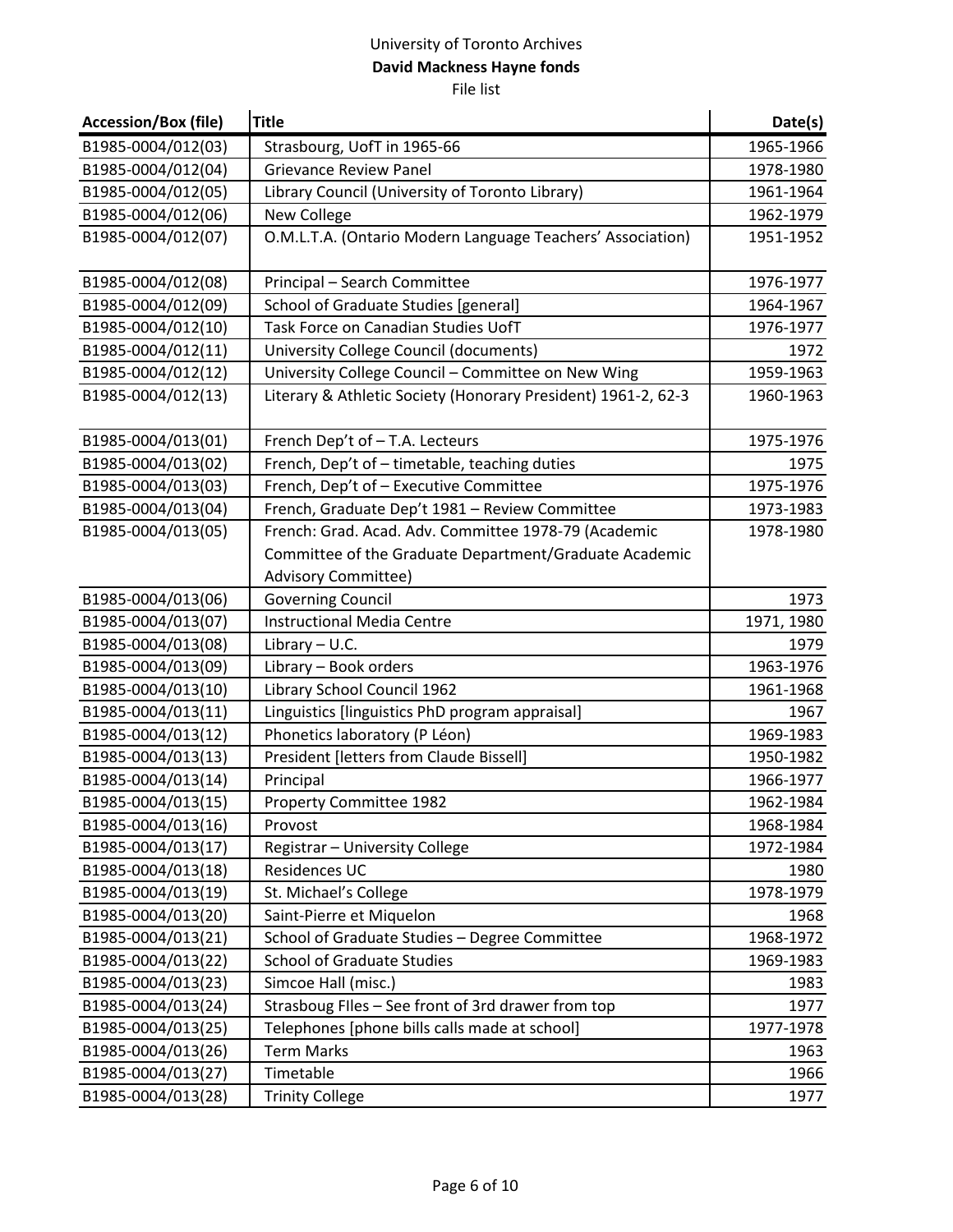| <b>Accession/Box (file)</b> | <b>Title</b>                                                                 | Date(s)       |
|-----------------------------|------------------------------------------------------------------------------|---------------|
| B1985-0004/013(29)          | University College Alumni (University College Allumni                        | 1983-1984     |
|                             | Association)                                                                 |               |
| B1985-0004/013(30)          | <b>University College CAPUT</b>                                              | 1980          |
| B1985-0004/013(31)          | University College - Robinson Bequest                                        | 1984          |
| B1985-0004/013(32)          | University College Alumni - Scarborough Erindale Committee                   | 1964-1983     |
| B1985-0004/013(33)          | <b>University College Council</b>                                            | 1979-1984     |
| B1985-0004/013(34)          | University College Council - Committee on Student Staff                      | $[196-]$      |
|                             | Relations                                                                    |               |
| B1985-0004/013(35)          | University College Council - Special Committee on Limitation<br>of Enrolment | 1961-1965     |
| B1985-0004/014(01)          | Old programme (to 1969) - French 100/160                                     | 1966-1968     |
| B1985-0004/014(02)          | Old programme - French 116                                                   | 1961-1965     |
| B1985-0004/014(03)          | Old programme - French 120                                                   | ca. 1965-1966 |
| B1985-0004/014(04)          | Old programme - French 200                                                   | 1964-1967     |
| B1985-0004/014(05)          | Old programme - French 201                                                   | 1964-1965     |
| B1985-0004/014(06)          | Old programme - French 220                                                   | 1962-1970     |
| B1985-0004/014(07)          | Old programme - French 240                                                   | 1962          |
| B1985-0004/014(08)          | Old programme - French 300                                                   | 1957-1968     |
| B1985-0004/014(09)          | Old programme - French 320                                                   | 1966-1967     |
| B1985-0004/014(10)          | Old programme - French 330                                                   | 1964          |
| B1985-0004/014(11)          | Old programme - French 333                                                   | 1970-1971     |
| B1985-0004/014(12)          | Old programme - French 335                                                   | 1966-1970     |
| B1985-0004/014(13)          | Old programme - French 340                                                   | 1963-1964     |
| B1985-0004/014(14)          | Old programme - French 4B                                                    | $[196-]$      |
| B1985-0004/014(15)          | Old programme - French 420                                                   | 1966-1967     |
| B1985-0004/014(16)          | Old programme - French 424                                                   | $[196-]$      |
| B1985-0004/014(17)          | Old programme - French 426                                                   | 1941-1963     |
| B1985-0004/014(18)          | Old programme - French 452                                                   | 1964          |
| B1985-0004/014(19)          | Old programme - French 470                                                   | 1967          |
| B1985-0004/014(20)          | Old programme - French B16/B36Y                                              | 1969-1970     |
| B1985-0004/014(21)          | New programme - French 101                                                   | 1975-1976     |
| B1985-0004/014(22)          | New programme - French 120                                                   | 1973-1974     |
| B1985-0004/014(23)          | New programme - French 120                                                   | 1972-1973     |
| B1985-0004/014(24)          | New programme - French 121                                                   | 1975-1976     |
| B1985-0004/014(25)          | New programme - French 140                                                   | 1975-1976     |
| B1985-0004/014(26)          | New programme - French 140                                                   | 1975-1979     |
| B1985-0004/014(27)          | New programme - French 142                                                   | 1973-1974     |
| B1985-0004/014(28)          | New programme - French 142                                                   | 1974-1975     |
| B1985-0004/014(29)          | New programme - French 161                                                   | 1979-1980     |
| B1985-0004/014(30)          | New programme - French 161                                                   | 1979-1980     |
| B1985-0004/014(31)          | New programme - French 161                                                   | 1981-1982     |
| B1985-0004/014(32)          | New programme - French 161                                                   | 182-1983      |
| B1985-0004/014(33)          | New programme - French 171 (old 120)                                         | 1974-1975     |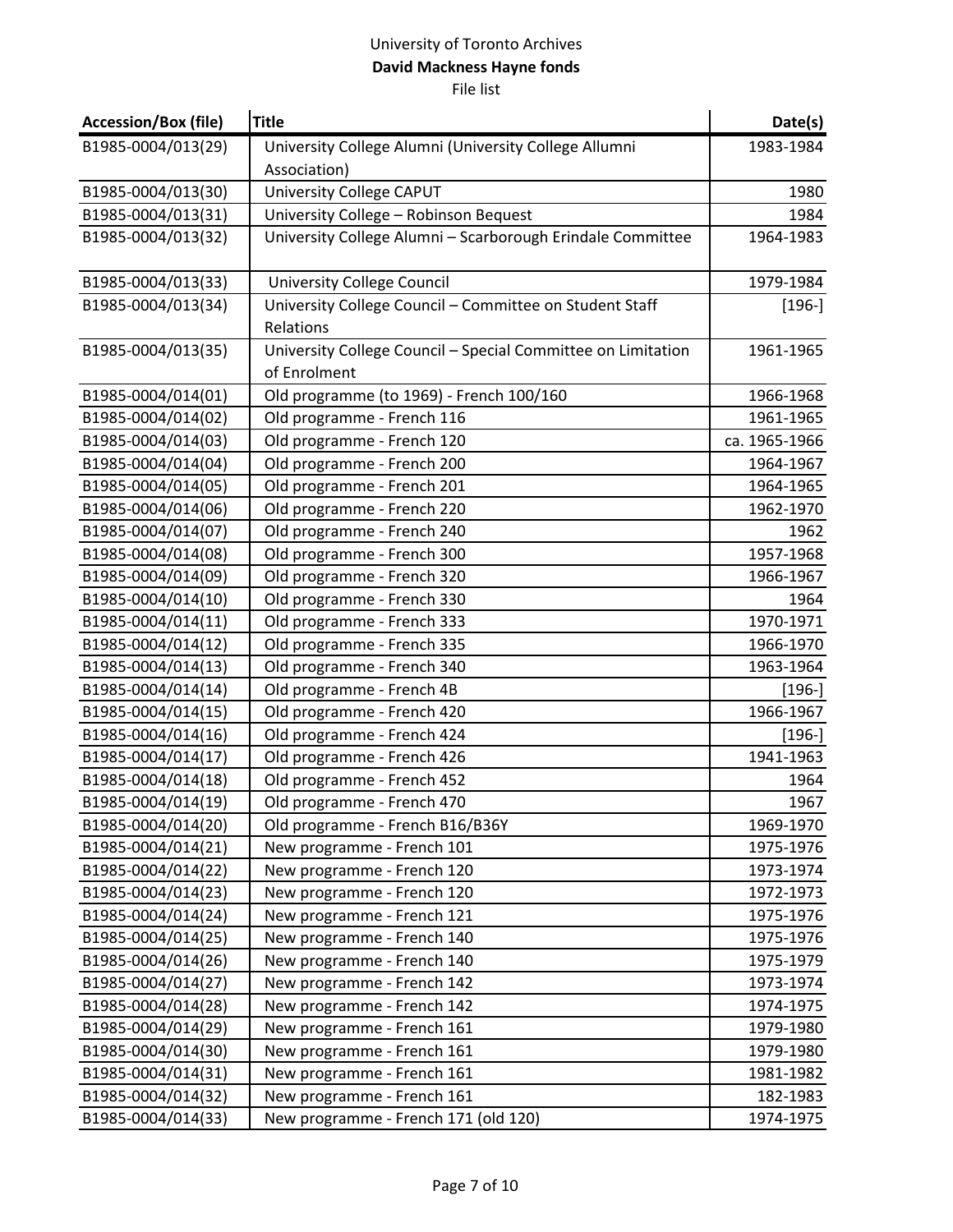| <b>Accession/Box (file)</b> | <b>Title</b>                        | Date(s)   |
|-----------------------------|-------------------------------------|-----------|
| B1985-0004/014(34)          | New programme - French 171          | 1975-1976 |
| B1985-0004/014(35)          | New programme - French 171 Y        | 1976-1977 |
| B1985-0004/015(01)          | French 171                          | 1977-1978 |
| B1985-0004/015(02)          | French 171 final exam               | 1977-1978 |
| B1985-0004/015(03)          | French 171                          | 1978-1979 |
| B1985-0004/015(04)          | French 200 new programme            | 1971-1972 |
| B1985-0004/015(05)          | French 202                          | 1975-1976 |
| B1985-0004/015(06)          | French 204                          | 1975-1976 |
| B1985-0004/015(07)          | French 204                          | 1974-1975 |
| B1985-0004/015(08)          | French 220                          | 1977-1978 |
| B1985-0004/015(09)          | French 220                          | 1978-1979 |
| B1985-0004/015(10)          | French 220                          | 1981-1982 |
| B1985-0004/015(11)          | French 220                          | 1975-1976 |
| B1985-0004/015(12)          | French 222                          | 1975-1976 |
| B1985-0004/015(13)          | French 224                          | 1975-1976 |
| B1985-0004/015(14)          | French 230 new programme            | 1969-1976 |
| B1985-0004/015(15)          | French 230                          | 1979-1980 |
| B1985-0004/015(16)          | French 230                          | 1981-1982 |
| B1985-0004/015(17)          | French 230                          | 1983-1984 |
| B1985-0004/015(18)          | French 242                          | 1975-1976 |
| B1985-0004/015(19)          | French 271                          | 1975-1976 |
| B1985-0004/015(20)          | French 271                          | 1983-1984 |
| B1985-0004/015(21)          | French 272                          | 1975-1976 |
| B1985-0004/015(22)          | French 277                          | 1975-1976 |
| B1985-0004/015(23)          | 3rd year courses                    | 1975      |
| B1985-0004/015(24)          | NEW 317 Contemporary Canadian Novel | 1965-1978 |
| B1985-0004/015(25)          | French 330                          | 1972-1973 |
| B1985-0004/015(26)          | French 330                          | 1974-1975 |
| B1985-0004/015(27)          | French 332                          | 1973-1974 |
| B1985-0004/015(28)          | French 332                          | 1975-1977 |
| B1985-0004/015(29)          | French 333                          | 1979-1984 |
| B1985-0004/015(30)          | French 334                          | 1978-1979 |
| B1985-0004/015(31)          | UNI 340Y Quebec Society and Culture | 1976-1977 |
| B1985-0004/015(32)          | French 372                          | 1981-1982 |
| B1985-0004/015(33)          | 4th year courses                    | 1975-1976 |
| B1985-0004/015(34)          | French 419H                         | 1978-1979 |
| B1985-0004/015(35)          | French 419S                         | 1979-1980 |
| B1985-0004/015(36)          | French 419F                         | 1981-1982 |
| B1985-0004/015(37)          | French 419F                         | 1982-1983 |
| B1985-0004/015(38)          | French 419F                         | 1984-1985 |
| B1985-0004/015(39)          | French 420                          | 1981-1982 |
| B1985-0004/015(40)          | French 433                          | 1971-1972 |
| B1985-0004/015(41)          | French 490                          | 1975-1982 |
|                             |                                     |           |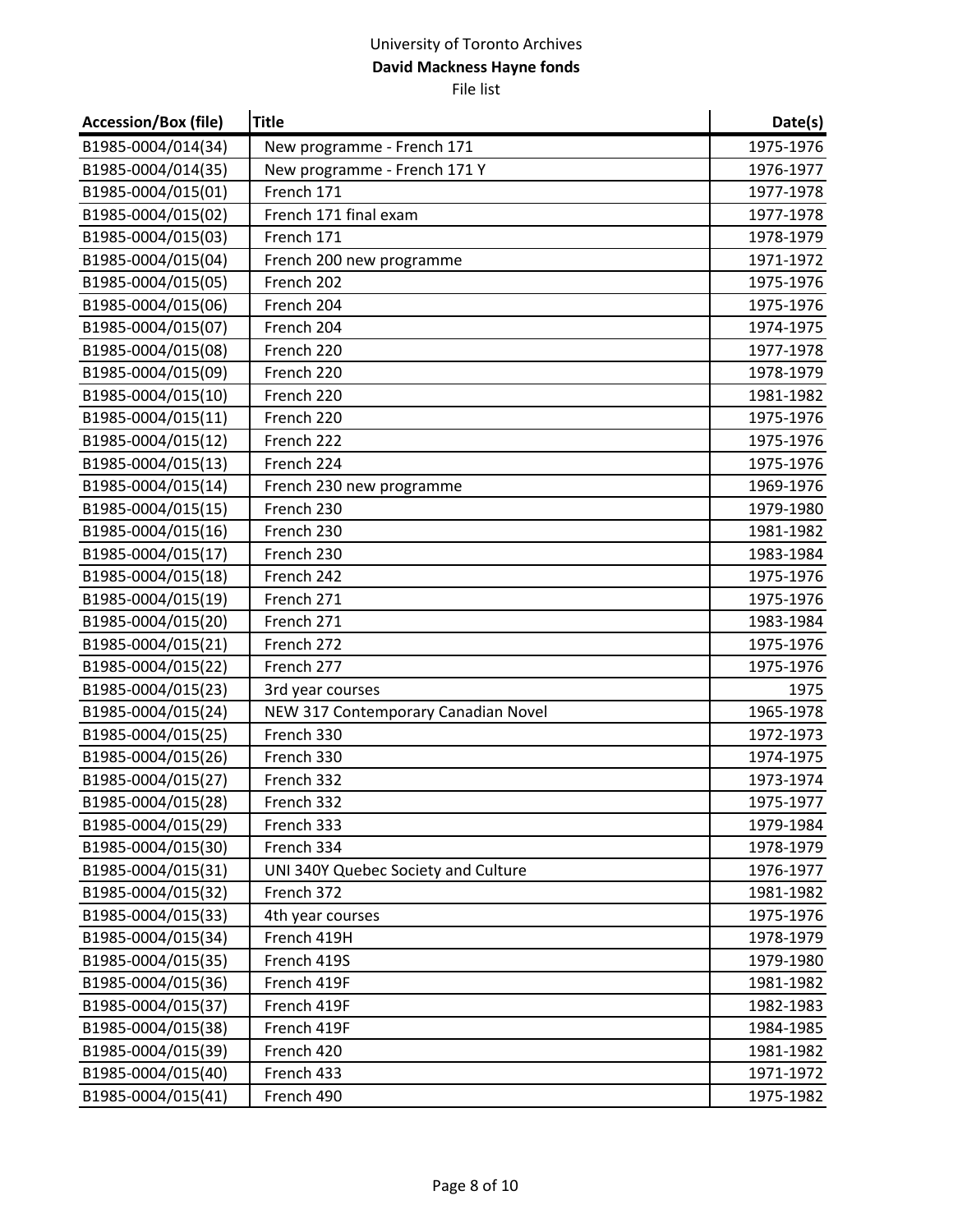| <b>Accession/Box (file)</b> | <b>Title</b>                                                 | Date(s)             |
|-----------------------------|--------------------------------------------------------------|---------------------|
| B1985-0004/016              | Graduate course                                              | 1947-1975           |
| $(01)-(12)$                 |                                                              |                     |
| B1985-0004/016(13)          | French 513 (UBC)                                             | 1970-1971           |
| B1985-0004/016(14)          | Graduate course 2083/2084                                    | 1971-1972           |
| B1985-0004/016(15)          | Graudate course 2083/2084                                    | 1972-1973           |
| B1985-0004/016(16)          | Graudate course 2089/2090                                    | 1974-1975           |
| B1985-0004/016(17)          | Graudate course 2089                                         | 1975-1976           |
| B1985-0004/016(18)          | Graduate course 2090                                         | 1975-1976           |
| B1985-0004/016(19)          | Graduate course 2092                                         | 1976-1977           |
| B1985-0004/016(20)          | Graduate course 1705                                         | 1978-1979           |
| B1985-0004/016(21)          | Graduate course 1600                                         | 1979-1980           |
| B1985-0004/016(22)          | Graduate course 2081                                         | 1979-1980           |
| B1985-0004/016(23)          | Graduate course 2081                                         | 1981-1982           |
| B1985-0004/016(24)          | Graduate course 2081                                         | 1982-1983           |
| B1985-0004/016(25)          | Graduate course 1711                                         | 1981-1982           |
| B1985-0004/016(26)          | Graduate course FRE 2098S                                    | 1982-1983           |
| B1985-0004/016(27)          | Graduate course FRE 2081                                     | 1983-1984           |
| B1985-0004/016(28)          | Graduate course FRE 2081                                     | 1984-1985           |
| B1985-0004/016(29)          | Graduate course evaluation sheets                            | $[198-]$            |
| B1985-0004/016(30)          | Graduate course French 1000                                  | 1970                |
| B1985-0004/016(31)          | Graduate course French 1002                                  | 1971-1972           |
| B1985-0004/016(32)          | Graduate course French 1002                                  | 1969-1970           |
| B1985-0004/016(33)          | Graduate course French 1000                                  | 1968-1969           |
| B1985-0004/016(34)          | Graduate course French 1000                                  | 1967-1968           |
| B1985-0004/016(35)          | Graduate course French 1000                                  | 1966-1967           |
| B1985-0004/016              | Graduate course French 1000 lectures                         | $[196-]$            |
| $(36)-(41)$                 |                                                              |                     |
| B1985-0004/016(42)          | Graduate course French 1002                                  | 1972-1973           |
| B1985-0004/016(43)-         | Graduate course area topics                                  | 1967-1970           |
| (45)                        |                                                              |                     |
| B1985-0004/016(46)          | Graduate course méthodologie                                 | 1944-1979           |
| B1985-0004/016(47)          | Graduate course bibliography and methods                     | 1963                |
| B1985-0004/017              | Books and reports                                            | $[ca. 195 - 197 -]$ |
| B1993-0014/001(01)          | UC [memos, correspondence]                                   | 1985                |
| B1993-0014/001(02)          | UC Principal's Advisory Committee on proposed                | 1984                |
|                             | Interdisciplinary Major Programme                            |                     |
| B1993-0014/001(03)-         | UC correspondence                                            | 1986-1992           |
| (09)                        |                                                              |                     |
| B1993-0014/001(10)          | University of Toronto. Department of French [memos,          | 1989-1992           |
|                             | agendas]                                                     |                     |
| B2009-0013/001(01)          | Professional correspondence                                  | 2008                |
| B2009-0013/001(02)          | Beatty, Samuel (1881-1970), Chancellor, U of T (1953-1959) - | 1957                |
|                             | correspondence                                               |                     |